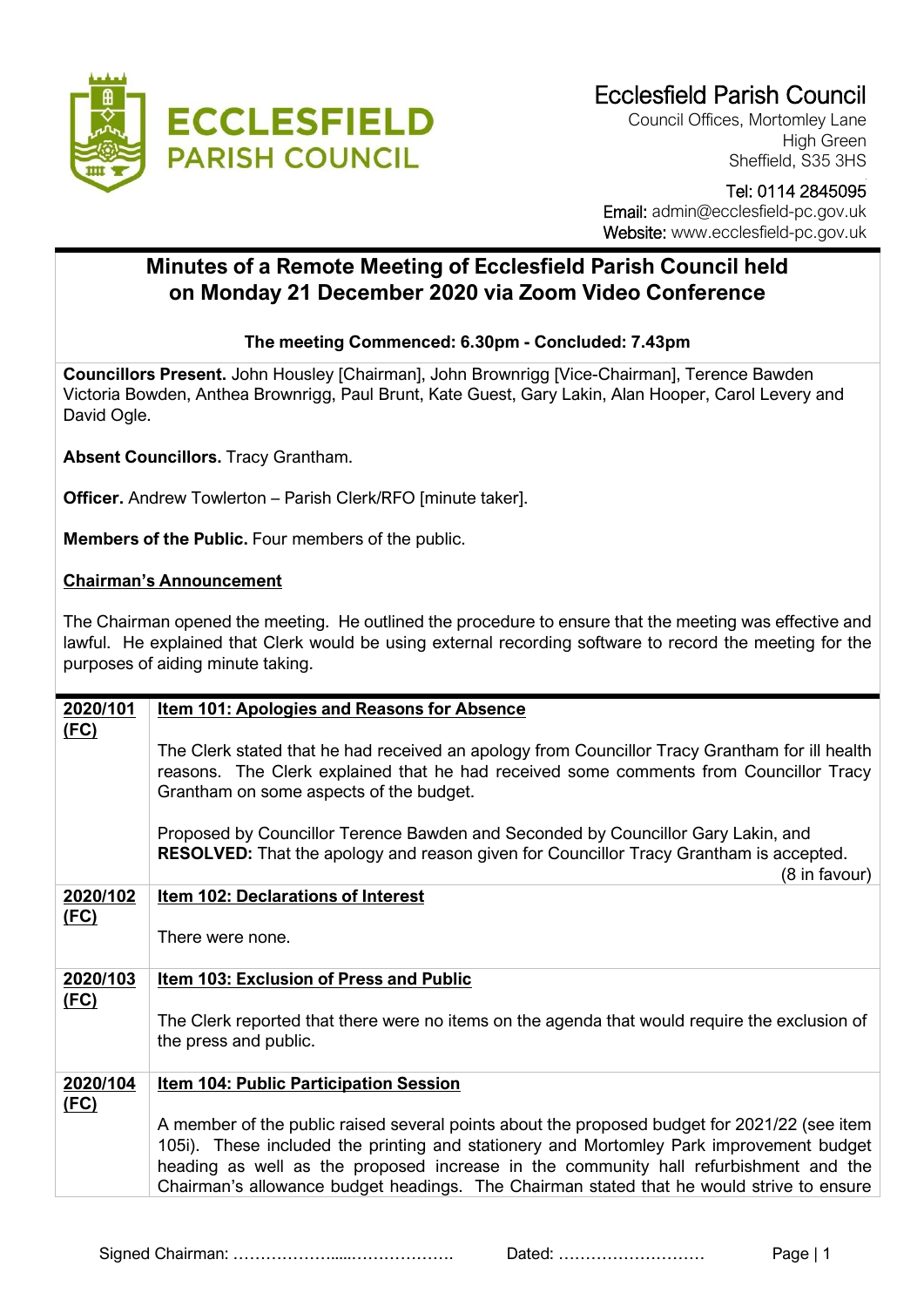|                         | that these were covered when we came to this item later. She also congratulated the officers<br>on the general quality and detail of the budget proposals and supporting papers.                                                                                                                                                                                                                                    |  |  |
|-------------------------|---------------------------------------------------------------------------------------------------------------------------------------------------------------------------------------------------------------------------------------------------------------------------------------------------------------------------------------------------------------------------------------------------------------------|--|--|
| 2020/105<br><u>(FC)</u> | Item 105. To consider and agree the<br>Budget for the financial year 2021/2022.<br>I.<br>Precept for the financial year 2021/2022<br>Ш.                                                                                                                                                                                                                                                                             |  |  |
|                         | (i) Budget for the financial year 2021/2022.                                                                                                                                                                                                                                                                                                                                                                        |  |  |
|                         | The Clerk provided a verbal and written report on the details of the budget setting for the<br>financial year 2021/22, forecast budget outturn for 2020/2021 and recommended precept to<br>cover the budget for the financial year 2021/22. He explained that he had sought to set a<br>sensible and realistic budget adding that the COVID pandemic had complicated this.                                          |  |  |
|                         | The Council reviewed the recommended budget and precept in detail. Several issues in<br>particular were raised.                                                                                                                                                                                                                                                                                                     |  |  |
|                         | The Clerk was asked about the £25K proposed increased in the budget for the community hall<br>refurbishment. He explained that this was based on an initial indicative quote he had received<br>but added the works had yet to be subject to a formal tendering process.                                                                                                                                            |  |  |
|                         | He also explained that Cllr Tracy Grantham had suggested that if every group who was eligible<br>in principle for support through the proposed 'RBL, Schools and Bloom Groups' budget heading<br>of £5,000 the proposed amount may not be sufficient to accommodate these. There may be a<br>potential shortfall of about £250. The general view was that the proposed budget should be<br>amended to reflect this. |  |  |
|                         | Councillor Alan Hooper considered that the Council's contribution to the Thorncliffe Leisure<br>Centre should not be shown under the grants subheading especially as the Council was<br>contractually obliged to pay this. The general view was that it would be better if this was not<br>included under this heading.                                                                                             |  |  |
|                         | Reference was also made to the £10,000 it was proposed to be earmarked for the Mortomley<br>Park Improvements (incl. MUGA) from the David Chadwick Memorial Fund. A question was<br>raised whether £3,000 of this had already been drawn down. The Clerk said he would need to<br>look into this.                                                                                                                   |  |  |
|                         | The Clerk explained that the budget proposals did not include the Grenoside Exhibition Fund,<br>which the Council managed in Trust. This would be the subject of a separate report which would<br>come to the next Finance and Premises meeting and following Full Council meeting.                                                                                                                                 |  |  |
|                         | A question was raised about the Neighbourhood Plan budget on whether this should be lower<br>to reflect the availability of Government and other grants. The Clerk explained that it had kept<br>this figure the same as the previous year mainly to reflect uncertainty about the availability of<br>the Government grants and the implications of COVID on the preparation of the Plan.                           |  |  |
|                         | Several Councillors commended Council staff on the quality of the budget proposals and<br>supporting evidence.                                                                                                                                                                                                                                                                                                      |  |  |
|                         | The general view was that the budget proposals were sound though members would welcome<br>further clarification on the 'RBL, Schools and Bloom Groups' budget heading and £10,000 it was<br>proposed to be earmarked for the Mortomley Park Improvements (incl. MUGA) from the David<br>Chadwick Memorial Fund.                                                                                                     |  |  |
|                         | Proposed by Councillor David Ogle and Seconded by Councillor Anthea Brownrigg, and                                                                                                                                                                                                                                                                                                                                  |  |  |